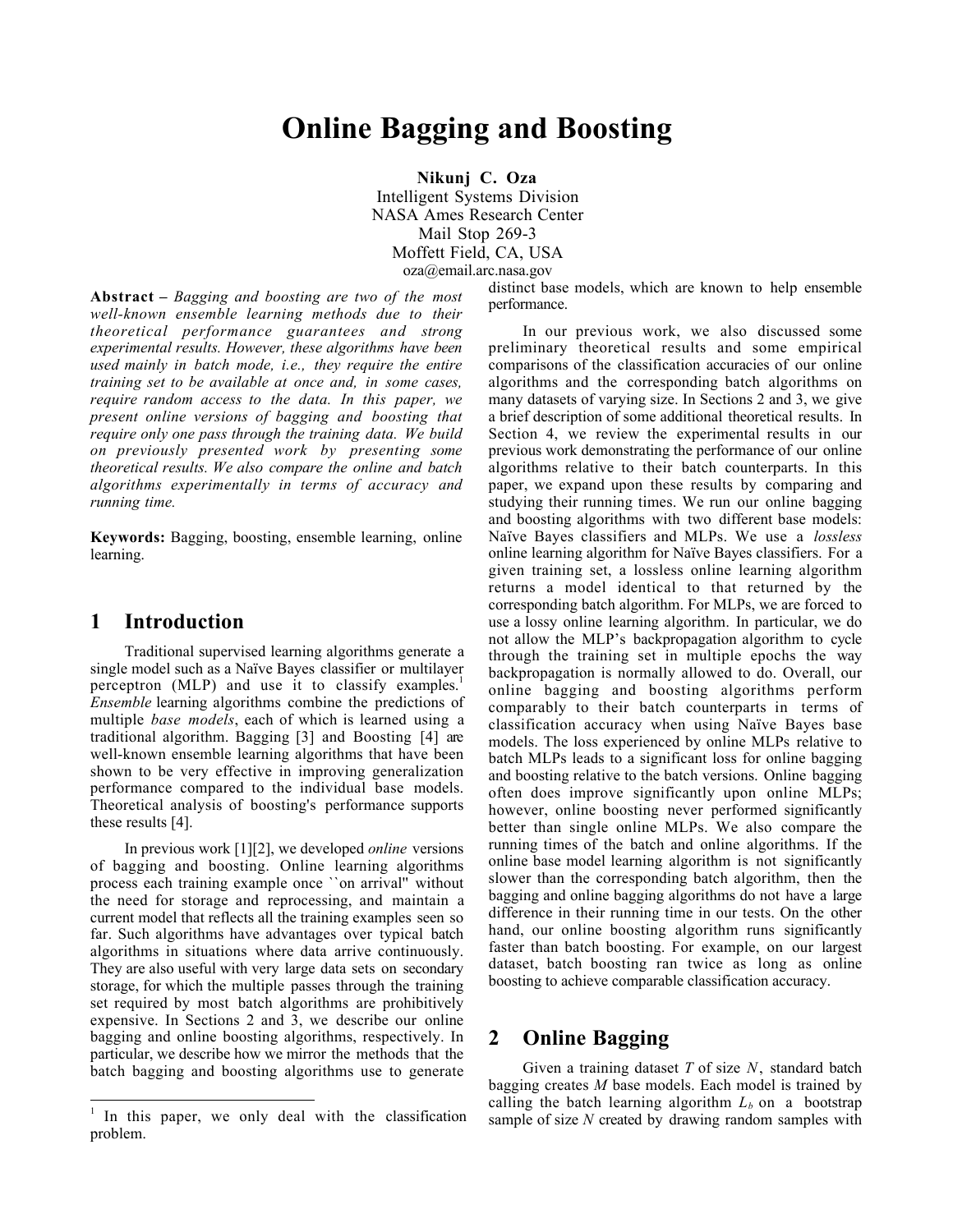replacement from the original training set. Figure 1 gives the pseudocode for bagging.

| $\text{Bagging}(T, L_h, M)$            |
|----------------------------------------|
| For each $m \in \{1, 2, \ldots, M\}$ , |
| $T_m$ = Sample_With_Replacement(T, T ) |
| $h_m = L_b(T_m)$                       |
| Return $\{h_1, h_2, \ldots, h_M\}$     |

Figure 1: Bagging Algorithm

Each base model's training set contains K copies of each of the original training examples where

$$
P(K = k) = \binom{N}{k} \left(\frac{1}{N}\right)^k \left(1 - \frac{1}{N}\right)^{N-k}
$$

which is the Binomial distribution. As  $N \rightarrow \infty$ , the example  $d=(x,y)$  is presented to our algorithm, for each distribution of K tends to a Poisson(1) distribution:  $P(K = k) \sim \exp(-1)/k!$ . As discussed in [1] [2], we can perform bagging online as follows: as each training base model, choose the example  $K \sim Poisson(1)$  times bagging---by unweighted voting of the *M* base models. and update the base model accordingly using the online base model learning algorithm *Lo* (see Figure 2). New examples are classified the same way in online and batch

 $\overline{\phantom{a}}$ OnlineBagging( $h$ , $L$ <sub>o</sub>, $d$ ) For each base model  $h_m \in \mathbf{h}, m \in \{1, 2, ..., M\},\$  Set *k* according to *Poisson*(1). Do *k* times  $h_m = L_o(h_m, d)$ .

Figure 2: Online Bagging Algorithm

Online bagging is a good approximation to batch bagging to the extent that their base model learning algorithms produce similar models when trained with similar distributions of training examples. In past work [1][5], we proved that if the same original training set is supplied to the two bagging algorithms, then the distributions over the training sets supplied to the base models in batch and online bagging converge as the size of that original training set grows to infinity. We have also proven that the classifiers returned by bagging and online bagging converge to the same classifier given the same training set as the number of models and training examples<br>tonds to infinity under two conditions. The first is that the tends to infinity under two conditions. The first is that the base model learning algorithms return classifiers that converge toward the same classifier as the number of

training examples grows. The second is that, given a fixed training set *T*, the online and batch base model learning algorithms return the same classifier for any number of copies of *T* that are presented to the learning algorithm. For example, doubling the training set by repeating every example in *T* yields the same classifier as *T* would yield. For example, this condition is true of decision trees and Naïve Bayes classifiers, but is not true of MLPs, since doubling the training set effectively doubles the number of epochs in backpropagation training. More formal details are presented in [5].

# 3 Online Boosting

Our online boosting algorithm is designed to correspond to the batch boosting algorithm, AdaBoost.M1 [4] (the pseudocode is given in Figure 3). AdaBoost generates a sequence of base models  $h_1, h_2, \ldots, h_M$  using the correctly classified examples are given the remaining weighted training sets (weighted by  $D_1, D_2, \ldots, D_M$ ) such half of the weight. When the base model learning algorithm that the training examples misclassified by model  $h_{m-1}$  are cannot learn with weighted training sets, one can generate given half the total weight when generating model  $h_m$  and samples with replacement according to  $D_m$ .

$$
\text{AdaBoost}\left(\left\{(x_1, y_1), (x_2, y_2), \dots, (x_N, y_N)\right\}, L_b, M\right)
$$
\n
$$
\text{Initialize } D_1(n) = 1/N \text{ for all } n \in \{1, 2, \dots, N\}.
$$
\n
$$
\text{For all } m \in \{1, 2, \dots, M\},
$$
\n
$$
h_m = L_b\left(\left\{(x_1, y_1), (x_2, y_2), \dots, (x_N, y_N)\right\}, D_m\right).
$$
\n
$$
\varepsilon_m = \sum_{n=1}^N D_m(n)I\left(h_m(x_n) \neq y_n\right).
$$
\n
$$
\text{If } \varepsilon_m \ge 1/2 \text{ then set } M = m - 1 \text{ and abort loop.}
$$
\n
$$
\text{For all } n \in \{1, 2, \dots, N\},
$$
\n
$$
D_{m+1}(n) = D_m(n) \times \begin{cases} \frac{1}{2(1 - \varepsilon_m)} & \text{if } h_m(x_n) = y_n \\ \frac{1}{2\varepsilon_m} & \text{otherwise} \end{cases}
$$
\n
$$
\text{Return } h_{fin}(x) = \arg\max_{y \in Y} \sum_{m=1}^M \log \left(\frac{1 - \varepsilon_m}{\varepsilon_m}\right) I\left(h_m(x_n) = y_n\right)
$$

Figure 3: AdaBoost algorithm

Our online boosting algorithm (Figure 4) simulates sampling with replacement using the Poisson distribution just like online bagging does. The only difference is that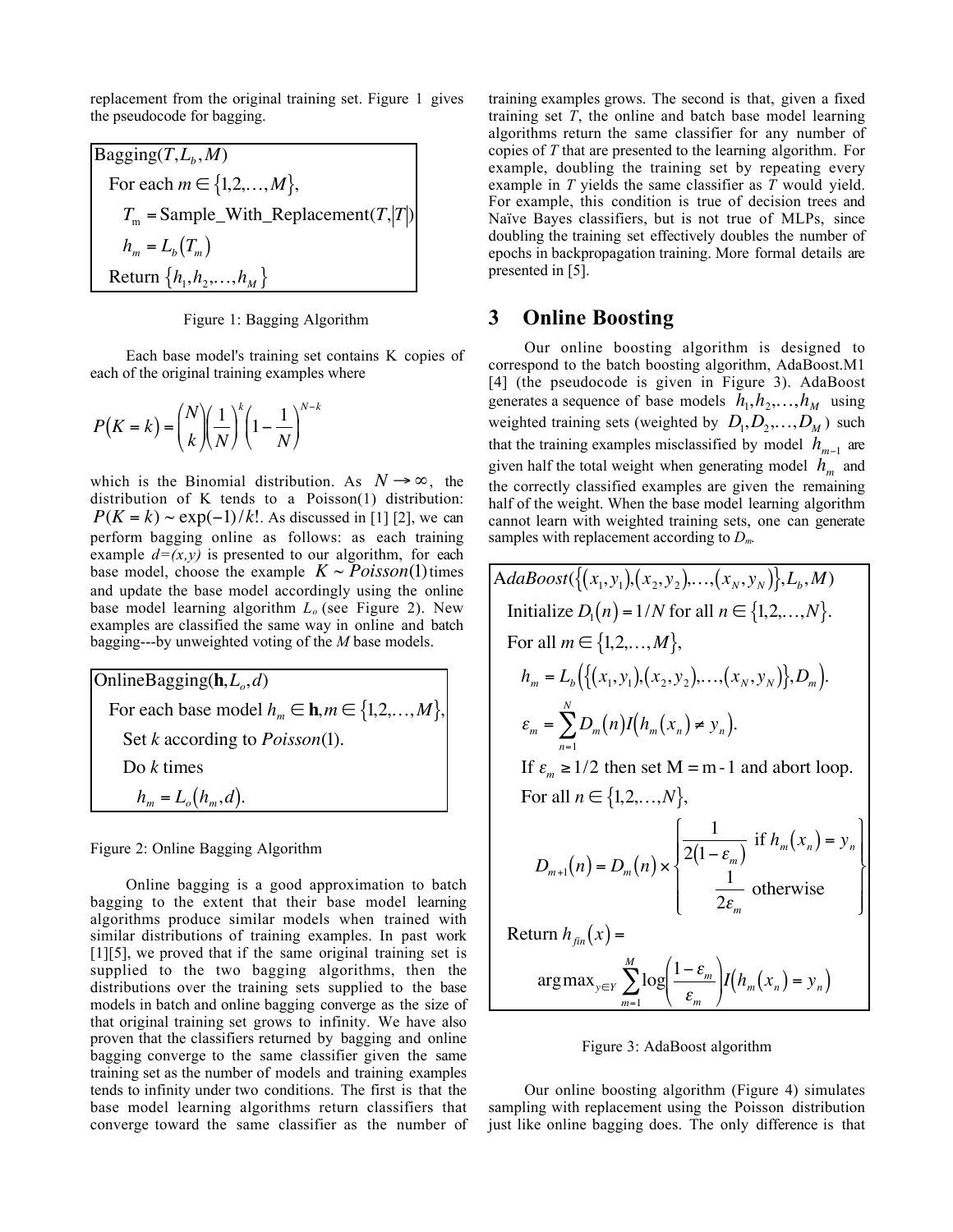when a base model misclassifies a training example, the Poisson distribution parameter  $\lambda$  associated with that half the total weight in the flext stage, the correctly<br>classified examples are given the remaining half of the example is increased when presented to the next base model; otherwise it is decreased. Just as in AdaBoost, our algorithm gives the examples misclassified by one stage half the total weight in the next stage; the correctly weight. This is done by keeping track of the total weights of each base model's correctly classified and misclassified training examples ( $\lambda_m^{sc}$  and  $\lambda_m^{sw}$ , respectively) and using these to update each base model's error  $\varepsilon_m$ . At this point, a training example's weight is updated the same way as in AdaBoost.

One area of concern is that, in AdaBoost, an example's weight is adjusted based on the performance of a base model on the entire training set while in online boosting, the weight adjustment is based on the base model's performance only on the examples seen earlier. To see why this may be an issue, consider running AdaBoost and online boosting on a training set of size 10000. In AdaBoost, the first base model  $h_1$  is trained on all 10000 Clearly, at the moment when the tenth training example is examples before being tested on, say, the tenth training example. In online boosting,  $h_1$  is trained on only the first different; therefore,  $h_2$  in AdaBoost and  $h_2$  in online ten examples before being tested on the tenth example. being tested, we may expect the two  $h_1$ 's to be very weights for the tenth example when generating  $h_3$  in each algorithm, and so on. Intuitively, we want online boosting boosting may be presented with different weights for the tenth training example. This may, in turn, lead to different equickly converge to what they are in Adaboost. The more rapidly this convergence occurs, the more similar the to get a good mix of training examples so that the base models and their normalized errors in online boosting quickly converge to what they are in AdaBoost. The more training examples' weight adjustments will be and the more similar their performances will be. We have proven [5] that for Naive Bayes base models, the online and batch boosting algorithms converge to the same classifier as the number of models and training examples tends to infinity.

## 4 Experimental Results

In this section, we discuss results on several different datasets, whose names and numbers of training examples, test examples, inputs, and classes are given in Table 1. The Soybean-Large and Census Income datasets come with fixed training and test sets, which we use in our experiments. For the remaining datasets, we give the training and test set sizes that result from using 5-fold cross-validation. We discuss the results on some small datasets to show that the online algorithms can often achieve performance comparable to batch algorithms even when given a small number of data points. We discuss results on several larger datasets in more detail since online algorithms are most useful for such datasets. All but three of the datasets were drawn from the UCI KDD repository [6]. The remaining three are synthetic datasets that were

chosen because the performance of a single Naive Bayes classifier varies significantly across these three datasets. These datasets allow us to compare the performances of the online and batch ensemble algorithms on datasets of varying difficulty.

Table 1: The datasets used in our experiments.

| Data Set             | Train  | <b>Test</b> | Input | <b>Class</b>   |
|----------------------|--------|-------------|-------|----------------|
|                      | Set    | Set         |       |                |
| <b>Promoters</b>     | 84     | 22          | 57    | 2              |
| <b>Balance</b>       | 500    | 125         | 4     | 3              |
| Soybean-Large        | 307    | 376         | 35    | 19             |
| <b>Breast Cancer</b> | 559    | 140         | 9     | 2              |
| Car                  | 800    | 200         | 20    | $\overline{2}$ |
| <b>Evaluation</b>    |        |             |       |                |
| <b>Chess</b>         | 1382   | 346         | 6     | 4              |
| <b>Mushroom</b>      | 6499   | 1625        | 22    | 2              |
| <b>Nursery</b>       | 10368  | 2592        | 8     | 5              |
| Connect4             | 54045  | 13512       | 42    | 3              |
| Synthetic-1          | 80000  | 20000       | 20    | 2              |
| Synthetic-2          | 80000  | 20000       | 20    | $\overline{2}$ |
| Synthetic-3          | 80000  | 20000       | 20    | $\overline{2}$ |
| <b>Census Income</b> | 199523 | 99762       | 39    | $\overline{2}$ |
| Forest               | 464809 | 116203      | 54    | 7              |
| Covertype            |        |             |       |                |

#### 4.1 Accuracy

For both bagging and boosting, we present results using two different base model types : Naive Bayes classifiers and multilayer perceptrons (MLPs). Both bagging algorithms generated 100 base models. Both boosting algorithms were allowed to generate up to 100 base models. All the results shown are based on 10 runs of 5-fold cross validation (except on the Soybean-Large and Census Income, where we used the supplied training and test sets). All the online algorithms were run five times for every one time the batch algorithm was run, with different random orders of the training set. This was done to account for the effect that the order of the training examples can have on the performance of an online learning algorithm.

Tables 2-5 show the results of online bagging and boosting compared to their batch counterparts and single base models using Naive Bayes classifiers and MLPs. The online MLP was trained by using backpropagation to update the MLP with each training example ten times upon arrival; however, the algorithm only ran through the entire training set once in the order in which it was presented. The batch MLP was trained by using backpropagation to update the MLP in ten epochs (ten cycles through the entire training set). All comparisons between algorithms were made using a paired t-test ( $\alpha$ =0.05).

Table 2 shows the results of running bagging with Naive Bayes classifiers. Entries in boldface/italics indicate that the ensemble algorithm performed significantly better/worse than a single Naive Bayes classifier. The bagging algorithms performed comparably to each other and mostly performed comparably to the batch Naive Bayes algorithm. This is expected due to the *stability* of Naive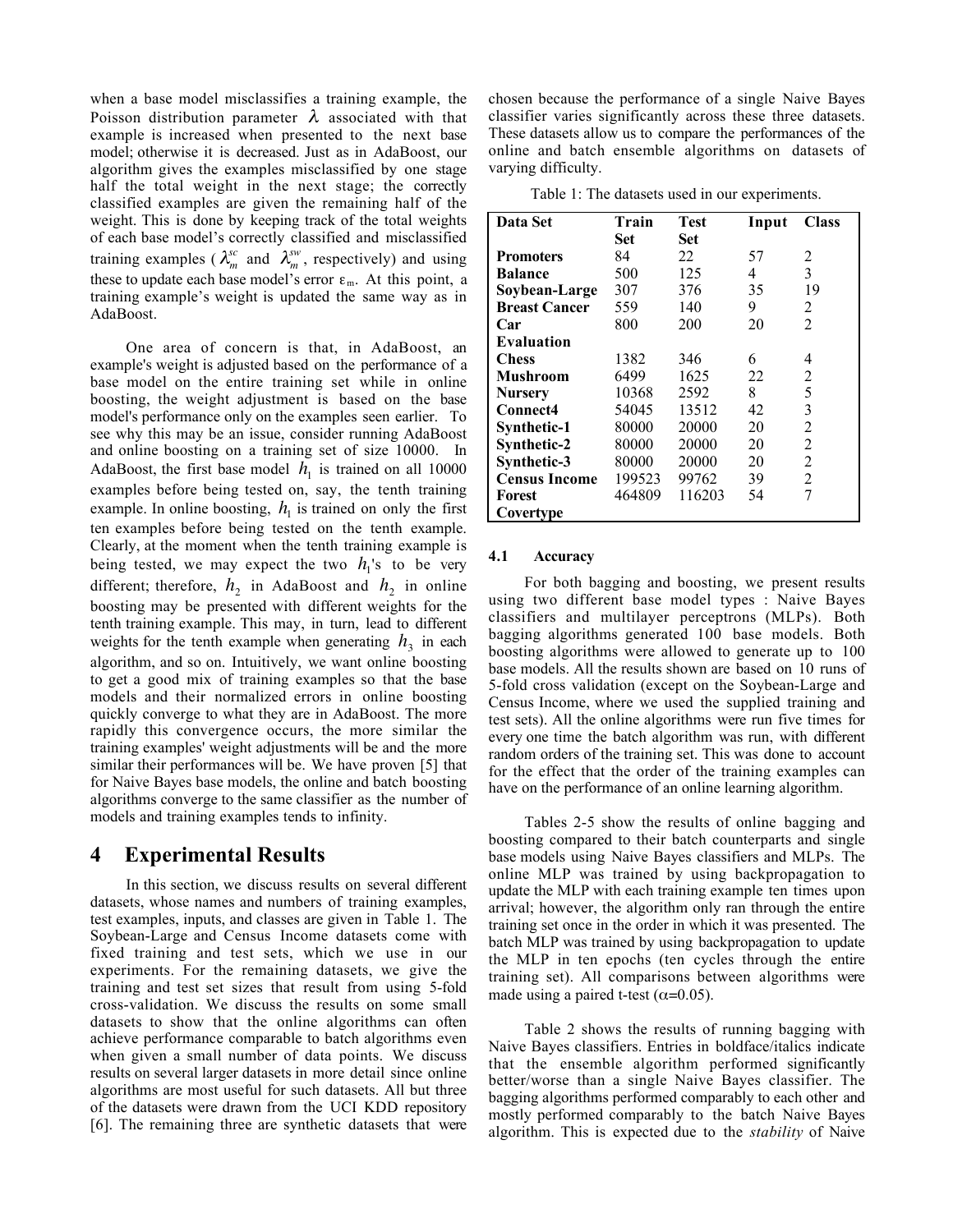Bayes classifiers [3]. That is, the Naïve Bayes classifiers in a bagged ensemble tend to classify new examples the same way (we obtained at least 90% agreement on all test examples) in spite of the differences in the training sets.

Initial conditions: For all 
$$
m \in \{1, 2, ..., M\}
$$
,  
\n $\lambda_m^{sc} = 0, \lambda_m^{sw} = 0$ .  
\nOnlineBoosting( $\mathbf{h}, L_o, (x, y)$ )  
\nSet  $\lambda = 1$ .  
\nFor each base model  $h_m \in \mathbf{h}, m \in \{1, 2, ..., M\}$ ,  
\nSet *k* according to *Poisson*( $\lambda$ ).  
\nDo *k* times  
\n $h_m = L_o(h_m, (x, y))$ .  
\nIf  $y = h_m(x)$   
\n $\lambda_m^{sc} \leftarrow \lambda_m^{sc} + \lambda_m^{sw}$   
\n $\epsilon_m \leftarrow \frac{\lambda_m^{sw}}{\lambda_m^{sc} + \lambda_m^{sw}}$   
\n $\lambda \leftarrow \lambda \left(\frac{1}{2(1 - \epsilon_m)}\right)$ 

else

$$
\lambda_m^{sw} \leftarrow \lambda_m^{sw} + \lambda
$$
\n
$$
\varepsilon_m \leftarrow \frac{\lambda_m^{sw}}{\lambda_m^{sw} + \lambda_m^{sw}}
$$
\n
$$
\lambda \leftarrow \lambda \left(\frac{1}{2\varepsilon_m}\right)
$$

end

To classify a new example with input x, return :

$$
h_{\scriptscriptstyle fin}(x) = \argmax_{\scriptscriptstyle y \in Y} \sum_{m=1}^M \log \biggl( \frac{1 - \varepsilon_m}{\varepsilon_m} \biggr) I\big(h_m(x) = y\big).
$$

Figure 4: Online Boosting Algorithm

Table 3 shows the results of running the boosting algorithms with Naive Bayes classifiers. In the « Online Boosting » column, any entry with a '+' or '-' after it indicates that online boosting performed significantly better or worse than batch boosting, respectively. Batch boosting significantly outperforms online boosting in many cases-- especially the smaller datasets. However, the performances of boosting and online boosting relative to a single Naive Bayes classifier agree to a remarkable extent. That is, when one of them is significantly better or worse than a single Naive Bayes classifier, the other tends to be the same way.

Table 2: Bagging vs. Online Bagging, Naive Bayes

| <b>Dataset</b>          | <b>Naive</b> | <b>Bagging</b> | Online         |
|-------------------------|--------------|----------------|----------------|
|                         | <b>Bayes</b> |                | <b>Bagging</b> |
| <b>Promoters</b>        | 0.8774       | 0.8354         | 0.8401         |
| <b>Balance</b>          | 0.9075       | 0.9067         | 0.9072         |
| <b>Breast Cancer</b>    | 0.9647       | 0.9665         | 0.9661         |
| German Credit           | 0.7483       | 0.748          | 0.7483         |
| Car Evaluation          | 0.8569       | 0.8532         | 0.8547         |
| Chess                   | 0.8757       | 0.8759         | 0.8749         |
| Mushroom                | 0.9966       | 0.9966         | 0.9966         |
| Nursery                 | 0.9031       | 0.9029         | 0.9027         |
| Connect4                | 0.7214       | 0.7212         | 0.7216         |
| Synthetic-1             | 0.4998       | 0.4996         | 0.4997         |
| Synthetic-2             | 0.7800       | 0.7801         | 0.7800         |
| Synthetic-3             | 0.9251       | 0.9251         | 0.9251         |
| Census Income           | 0.7630       | 0.7637         | 0.7636         |
| <b>Forest Covertype</b> | 0.6761       | 0.6762         | 0.6762         |

Table 3: Boosting vs. Online Boosting, Naive Bayes

| <b>Dataset</b>          | <b>Naive</b> | <b>Boosting</b> | Online          |
|-------------------------|--------------|-----------------|-----------------|
|                         | <b>Bayes</b> |                 | <b>Boosting</b> |
| <b>Promoters</b>        | 0.8774       | 0.8455          | $0.7136-$       |
| <b>Balance</b>          | 0.9075       | 0.8754          | $0.8341 -$      |
| <b>Breast Cancer</b>    | 0.9647       | 0.9445          | $0.9573+$       |
| German Credit           | 0.7483       | 0.735           | $0.6879 -$      |
| Car Evaluation          | 0.8569       | 0.9017          | $0.8967 -$      |
| Chess                   | 0.8757       | 0.9517          | $0.9476 -$      |
| Mushroom                | 0.9966       | 0.9999          | 0.9987-         |
| Nursery                 | 0.9031       | 0.9163          | $0.9118 -$      |
| Connect4                | 0.7214       | 0.7197          | 0.7209          |
| Synthetic-1             | 0.4998       | 0.5068          | 0.5007-         |
| Synthetic-2             | 0.7800       | 0.8446          | $0.8376-$       |
| Synthetic-3             | 0.9251       | 0.9680          | 0.9688          |
| Census Income           | 0.7630       | 0.9365          | 0.9398          |
| <b>Forest Covertype</b> | 0.6761       | 0.6753          | 0.6753          |

Table 4 shows the results of running bagging with MLPs. The entries for bagging shown in boldface/italics indicate that bagging significantly outperformed/underperformed relative to the batch MLP. The entries for online bagging shown in boldface/italics indicate that online bagging significantly outperformed/underperformed relative to the online MLP. The entries for online bagging with a '-' after them indicate times when it performed significantly worse than batch bagging. The online MLP always performed significantly worse than the batch MLP ; therefore, it is not surprising that online bagging often performed significantly worse than batch bagging. However, online bagging did significantly outperform online MLPs most of the time.

Table 5 gives the results of running boosting with MLPs. Entries in the online MLP and boosting column that are given in boldface/italics indicate that it significantly outperformed/underperformed relative to batch MLPs. Entries in the online boosting column given in boldface/italics indicate times when it significantly outperformed/underperformed relative to the online MLP.

Entries with a '-' after them indicate times when online boosting performed significantly worse than batch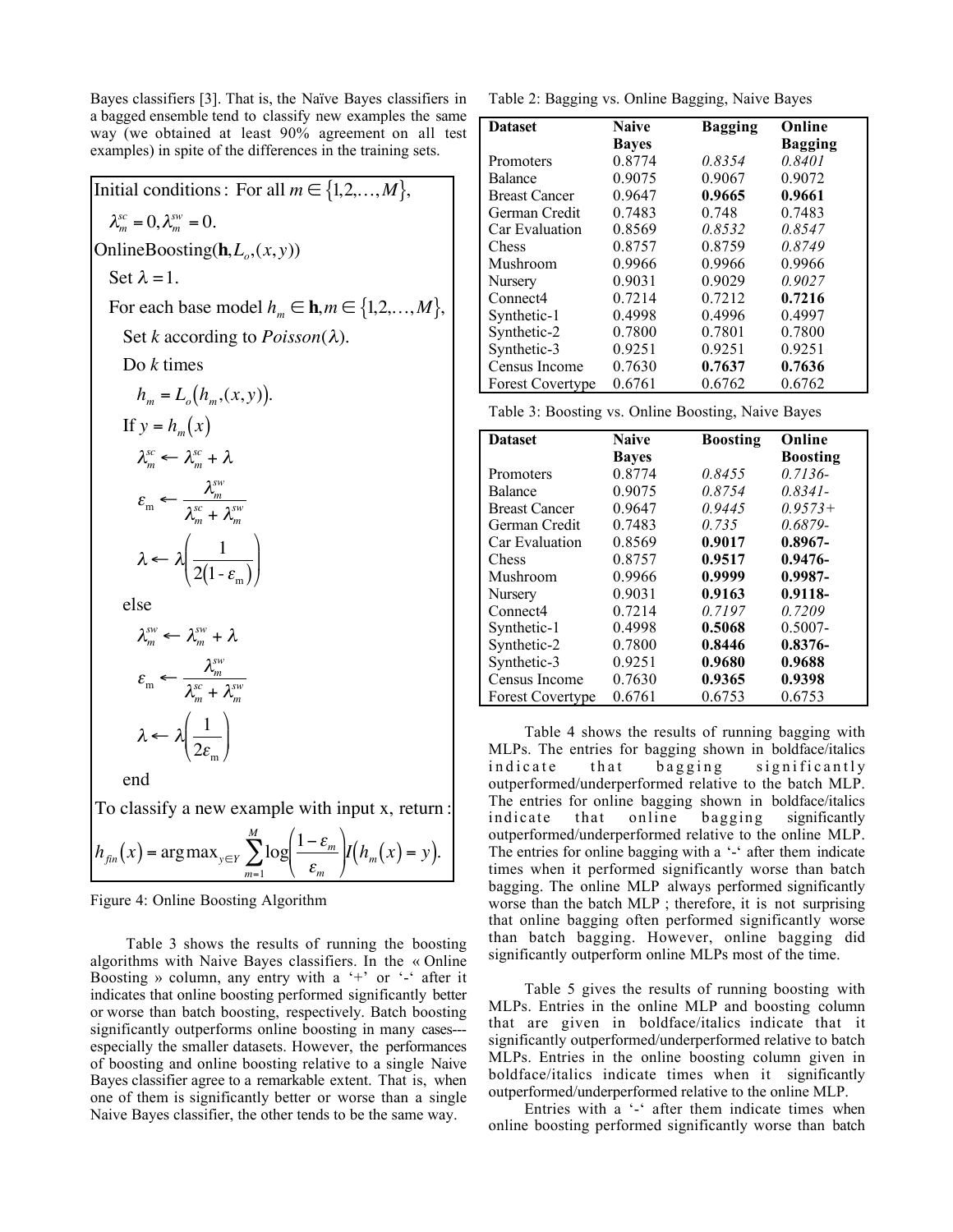boosting. Clearly, the significant loss in using an online MLP instead of a batch MLP has rendered the online boosting algorithm significantly worse than batch boosting.

Table 4: Bagging vs. Online Bagging, MLPs

| <b>Dataset</b> | MLP    | Online | <b>Bagging</b> | Online         |
|----------------|--------|--------|----------------|----------------|
|                |        | MLP    |                | <b>Bagging</b> |
| Promoters      | 0.8982 | 0.8036 | 0.9036         | $0.7691 -$     |
| Balance        | 0.9194 | 0.8965 | 0.9210         | 0.9002-        |
| <b>Breast</b>  | 0.9527 | 0.9020 | 0.9561         | 0.8987-        |
| Cancer         |        |        |                |                |
| German         | 0.7469 | 0.7062 | 0.7495         | $0.7209 -$     |
| Credit         |        |        |                |                |
| Car            | 0.9422 | 0.8812 | 0.9648         | 0.8877-        |
| Evaluation     |        |        |                |                |
| <b>Chess</b>   | 0.9681 | 0.9023 | 0.9827         | $0.9185 -$     |
| Mushroom       | 1.0    | 0.9995 | 1.0            | 0.9988-        |
| Nursery        | 0.9829 | 0.9411 | 0.9743         | 0.9396-        |
| Connect4       | 0.8199 | 0.7042 | 0.8399         | $0.7451 -$     |
| Synthetic-1    | 0.7217 | 0.6514 | 0.7326         | $0.6854 -$     |
| Synthetic-2    | 0.8564 | 0.8345 | 0.8584         | $0.8508 -$     |
| Synthetic-3    | 0.9824 | 0.9811 | 0.9824         | 0.9824         |
| Census         | 0.9519 | 0.9487 | 0.9533         | 0.9487-        |
| Income         |        |        |                |                |
| Forest         | 0.7573 | 0.6974 | 0.7787         | $0.7052 -$     |
| Covertype      |        |        |                |                |

Table 5: Boosting vs. Online Boosting, MLPs

| <b>Dataset</b> | MLP    | Online | <b>Boosting</b> | Online          |
|----------------|--------|--------|-----------------|-----------------|
|                |        | MLP    |                 | <b>Boosting</b> |
| Promoters      | 0.8982 | 0.8036 | 0.8636          | 0.6155-         |
| Balance        | 0.9194 | 0.8965 | 0.9534          | 0.8320-         |
| <b>Breast</b>  | 0.9527 | 0.9020 | 0.9540          | $0.8847 -$      |
| Cancer         |        |        |                 |                 |
| German         | 0.7469 | 0.7062 | 0.7365          | 0.6788-         |
| Credit         |        |        |                 |                 |
| Car            | 0.9422 | 0.8812 | 0.9963          | 0.8806-         |
| Evaluation     |        |        |                 |                 |
| Chess          | 0.9681 | 0.9023 | 0.9941          | 0.8954-         |
| Mushroom       | 1.0    | 0.9995 | 0.9998          | 0.9993-         |
| Nursery        | 0.9829 | 0.9411 | 0.9999          | $0.9445 -$      |
| Connect4       | 0.8199 | 0.7042 | 0.8252          | 0.6807-         |
| Synthetic-1    | 0.7217 | 0.6514 | 0.7222          | $0.6344 -$      |
| Synthetic-2    | 0.8564 | 0.8345 | 0.8557          | $0.8117 -$      |
| Synthetic-3    | 0.9824 | 0.9811 | 0.9824          | $0.9583 -$      |
| Census         | 0.9519 | 0.9487 | 0.9486          | 0.9435          |
| Income         |        |        |                 |                 |
| Forest         | 0.7573 | 0.6974 | 0.7684          | $0.6329 -$      |
| Covertype      |        |        |                 |                 |

#### 4.2 Running Time

In this section, we report and analyze the running times of the batch and online algorithms that we experimented with. There are several factors that affect the difference between the running times of an online learning algorithm and its batch counterpart. Online learning algorithms' main advantage over batch learning algorithms

is the ability to incrementally update their models with new training examples---batch algorithms often have to throw away the previously learned model and learn a new model after adding the new examples to the training set. This is clearly very wasteful computationally and is impossible when there are more data than can be stored. Additionally, batch bagging must cycle through the dataset at least *MT* times, where *M* is the number of base models and *T* is the number of times the base model learning algorithm must cycle through the training set to construct one model. Therefore, each training example is examined *MT* times. On the other hand, online bagging only needs to sweep through the training set once, which means that each training example is examined only *M* times (once to update each base model's parameters). Online algorithms do not require storing the entire training set. However, for a fixed training set (i.e., one to which new training examples are not continually added), batch algorithms sometimes run faster than the corresponding online algorithms. This is because batch algorithms can often set their model parameters once and for all by examining the entire training set at once while online algorithms have to update their parameters once per training example.

Table 6: Running times for Naive Bayes and Ensembles.

| <b>Dataset</b> | <b>Naive</b><br><b>Bayes</b> | Bag   | Online<br>Bag | <b>Boost</b> | Online<br><b>Boost</b> |
|----------------|------------------------------|-------|---------------|--------------|------------------------|
| Promoters      | 0.02                         | 0     | 0.22          | 0.44         | 0.72                   |
| Balance        | 0                            | 0.1   | 0.1           | 0.26         | 0.06                   |
| <b>Breast</b>  | 0.02                         | 0.14  | 0.32          | 1.32         | 0.66                   |
| Cancer         |                              |       |               |              |                        |
| German         | 0                            | 0.14  | 0.38          | 0.7          | 1.5                    |
| Credit         |                              |       |               |              |                        |
| Car            | 0.04                         | 0.34  | 0.44          | 0.88         | 1.72                   |
| Evaluation     |                              |       |               |              |                        |
| Chess          | 0.42                         | 1.02  | 1.72          | 9.42         | 7.46                   |
| Mushroom       | 0.38                         | 2.14  | 3.28          | 114          | 11.08                  |
| Nursery        | 0.86                         | 1.82  | 3.74          | 31.4         | 20.74                  |
| Connect4       | 6.92                         | 33.98 | 42.04         | 647          | 465                    |
| Synthetic-1    | 7.48                         | 45.6  | 64.16         | 1352         | 394                    |
| Synthetic-2    | 5.94                         | 44.78 | 74.84         | 5333         | 343                    |
| Synthetic-3    | 4.58                         | 44.98 | 56.2          | 3762         | 284                    |
| Census         | 56.6                         | 131.8 | 157.4         | 25605        | 1200                   |
| Income         |                              |       |               |              |                        |
| Forest         | 106                          | 371.8 | 520.2         | 67611        | 15638                  |
| Covertype      |                              |       |               |              |                        |

The comparison between batch and online boosting has the additional factor of the number of base models. Batch boosting, when called with the upper limit of *M* base models, can choose to generate fewer models---recall that if a model's error is greater than 0.5, then boosting will discard that model and return the ensemble generated so far. Online boosting does not have this luxury because it does not know what the final error rates will be for each base model. This difference can lead to lower training times for batch boosting. However, batch boosting needs to cycle through the training set  $M(T+1)$  times---each of the *M* base models requires *T* cycles through the training set to learn the model and one cycle to calculate the error on the